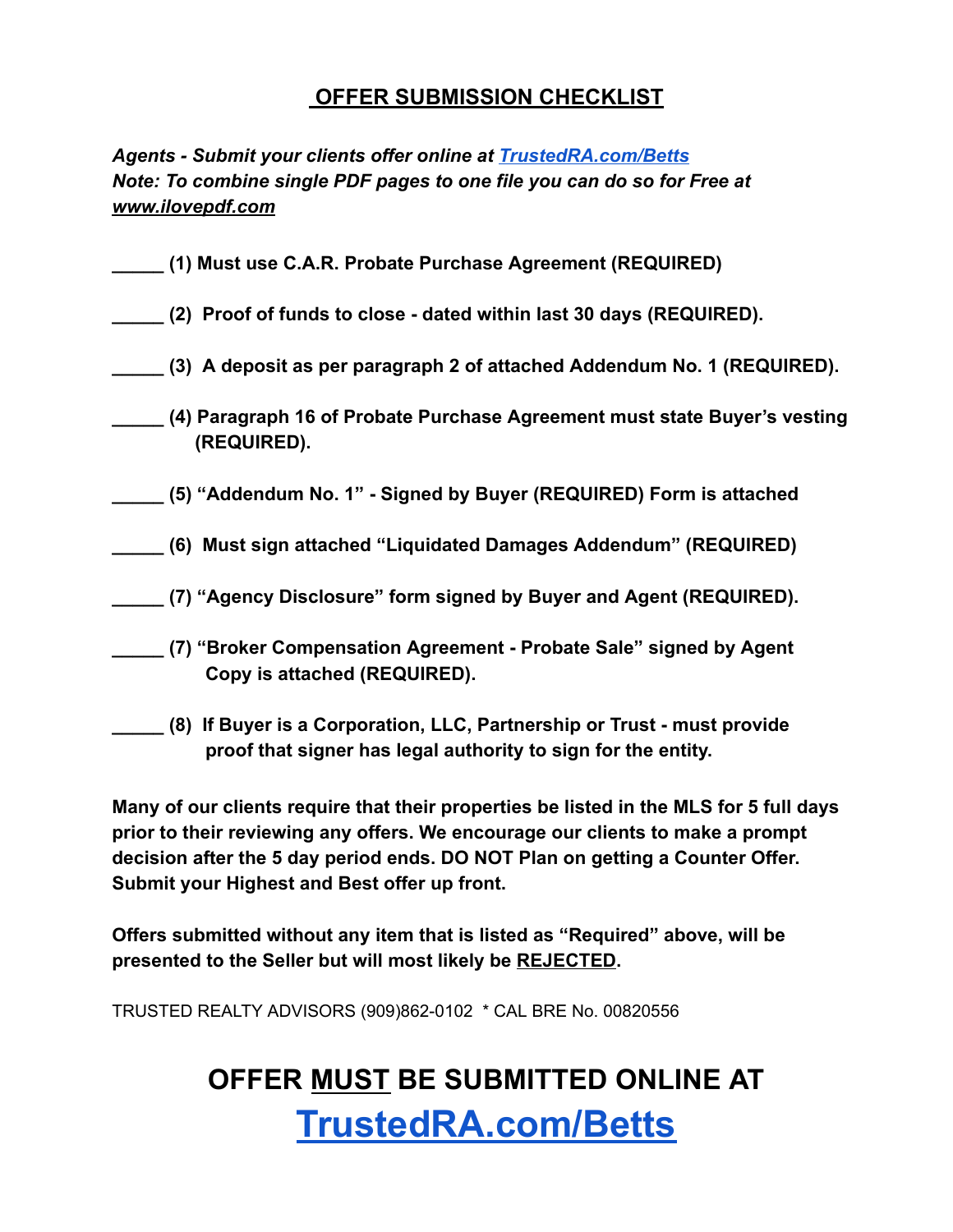## **ADDENDUM NO. 1**

**Addendum to: Probate Purchase Agreement And Joint Escrow Instructions, Between the signers hereto, and dated on or before date hereof**

**Property Address: 23861 Betts Place, Moreno Valley, CA 92553**

**(1) In the event of a conflict between the wording of this Addendum and the Probate Purchase Agreement and Joint Escrow Instructions, this addendum shall apply . This Addendum significantly modifies the Probate Purchase Agreement, read this carefully.**

### **INITIAL DEPOSIT / LIQUIDATED DAMAGES**

**(2)** Buyers shall deposit the amount stated at paragraph 3A of the Probate Purchase Agreement or 10 percent of the purchase price **,** whichever is greater , as Buyer's initial deposit. Said deposit to be received by escrow holder no later than **2:00 PM on the next business** after day of acceptance.

**(3)** The initial deposit stated in the Purchase Agreement shall be deemed to be "the deposit actually paid" for Liquidated Damages purposes, regardless of whom is holding said deposit, and regardless of whether the deposit instrument has been deposited.

### **BUYER CONTINGENCIES**

**(4) There are no inspection periods after acceptance** . Sale is **not** contingent upon Buyer's approval of condition or other matters affecting property. Paragraphs 13B, 14A, 14B, 14C, 17B(1), 17B(2), and 17B(3) shall be deemed to have been removed from the Probate Purchase Agreement, and are no longer applicable. Buyer acknowledges that Buyer has had the opportunity to inspect the property **prior to** signing this Addendum. Buyer is aware that property needs extensive repairs. By signing this Addendum, Buyer represents that Buyer has sufficient knowledge and funds to accept the high level of risk associated with this purchase. Buyer accepts **all risks** related to Buyer's limited ability to determine the condition of major systems including but not limited to plumbing, septic (if applicable), electric, heating and air conditioning. Seller will not turn on any utility services.

**(5)** Buyer does not have any loan or appraisal contingencies. By signing this addendum, Buyer represents that Buyer currently has all funds needed to close the escrow.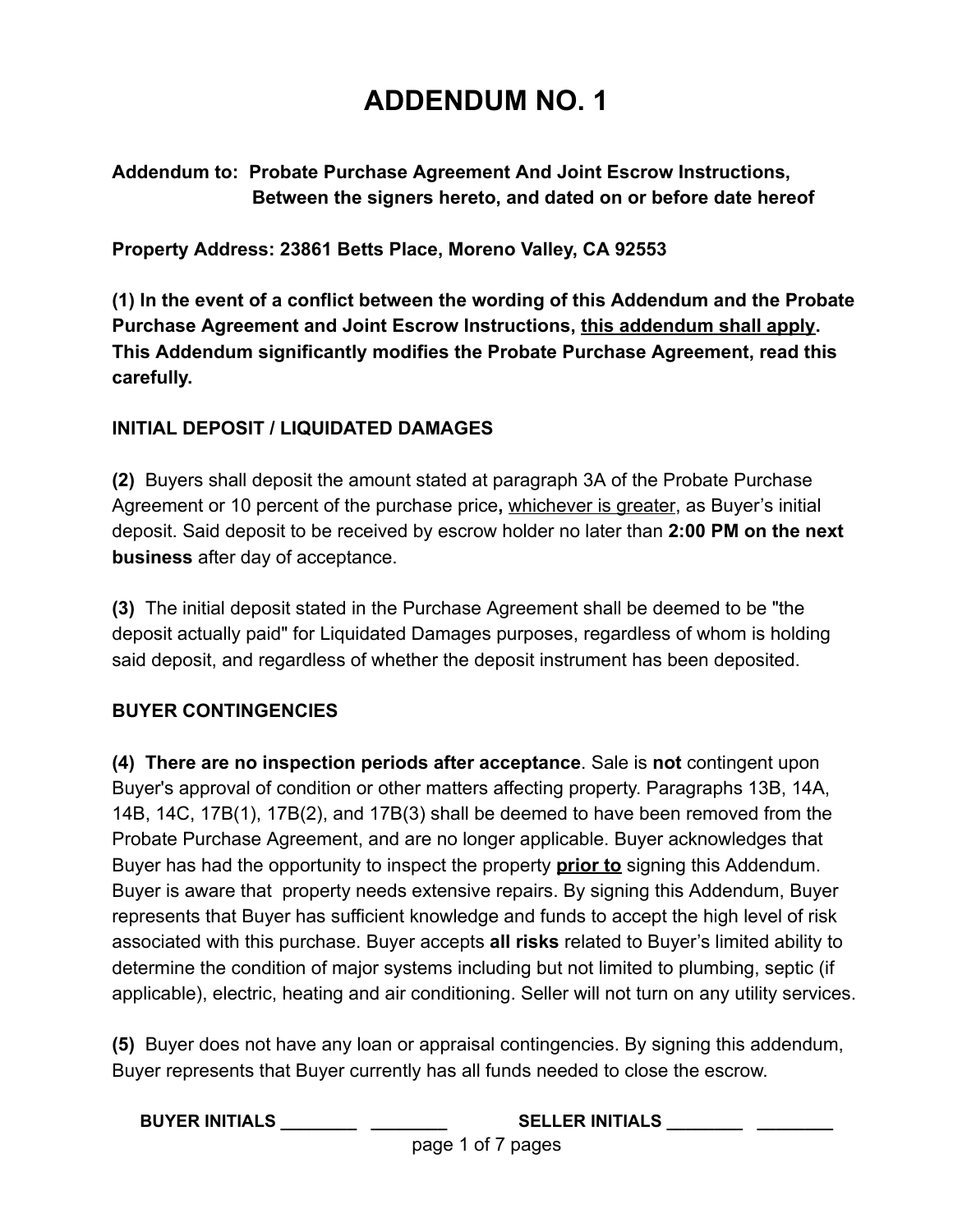**(6)** All contingencies benefitting Buyer, if any, shall be deemed to become active and effective **only after** buyer's deposit has been deposited into escrow holder's Trust Account. Contingency time periods shall begin counting the next day after Acceptance, even if they are not yet active and effective.

**(7)** All Buyer contingencies, if any, shall end at the expiration of their respective time periods. Their release or removal **SHALL NOT** require any signature of the Buyer. If the Buyer desires to cancel based on a contingency or right of approval, Buyer shall do so by signing a Cancellation of Contract form (C.A.R. Form CC), and causing the same to be delivered to the Seller's agent prior to the expiration of the contingency time period. A cancellation by the Buyer after the expiration of the contingency time period shall be deemed a DEFAULT by the Buyer. The submission of a Request For Repairs (C.A.R. Form RR) shall not cause the contingency periods to be extended beyond the contingency time periods stated below. No contingency shall continue beyond the initial contingency period unless Buyer and Seller have both signed an Extension of Time Addendum (C.A.R. form ETA) prior to the expiration of the contingency time period.

**(8)** If the last day of a Contingency period is a Saturday, Sunday, or legal holiday, the contingency period shall end at the end of the contingency's time period and shall not extend to the next business day.

### **REPAIRS, INSPECTIONS AND REPORTS**

**(8)** Seller will make **no repairs** or give any credits for repairs, Seller will not pay for any inspections and/or certifications, including for wood destroying pest (termites), Septic tank, if any, or any other kind. Seller will not pay for Environmental or C.L.U.E. reports aka: Comprehensive Loss Underwriting Exchange. Buyer may obtain any of these inspections and reports at Buyer's expense.

### **ESCROW**

**(9)** Escrow holder to be First American Title Company at 1855 W. Redlands Blvd, Suite 100, Redlands, CA 92373. **Escrow number: SSB-5240551(CZ)** . Escrow officer shall be: **Cheryl Zanini. (909) 380-8776** . [CZANINI@FIRSTAM.COM](mailto:CZANINI@FIRSTAM.COM) . Buyer and Seller to each pay their own fees and charges. Seller reserves the right to change Escrow company and/or escrow officer to another company of Seller's choice.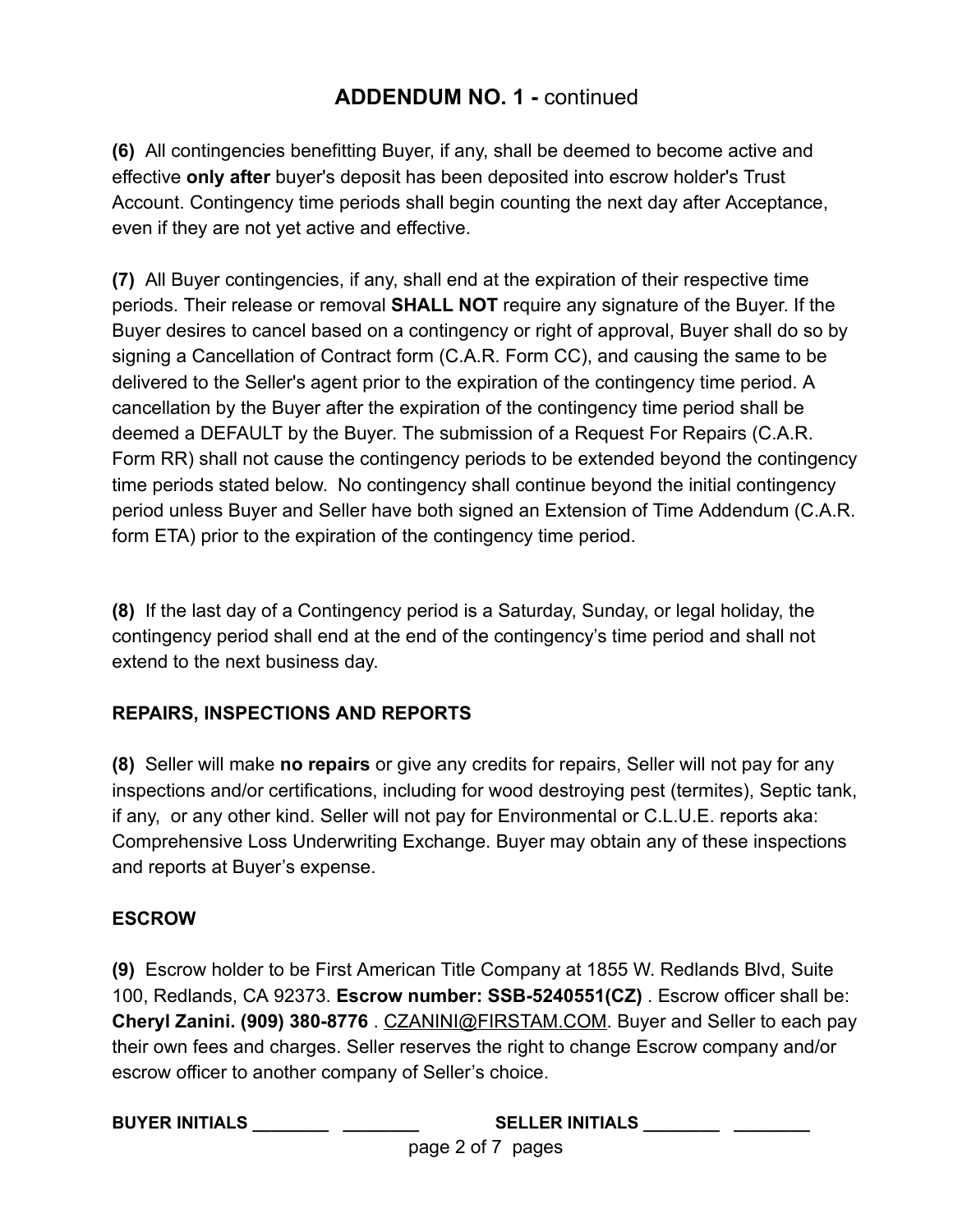**(10)** Initial Deposit is to be received by the escrow holder no later than 2:00 PM on the **next** business day after the day of acceptance. *Failure to comply with this paragraph shall be deemed a default by Buyer.* Seller shall be entitled to receive from Buyer an amount equal to stated deposit amount as Liquidated Damages.

#### **ESCROW CLOSING DATE**

**(11)** The escrow closing date is to be determined by paragraph **21** herein. The closing date is anticipated to be between 21 and 30 days from acceptance.

#### **TITLE INSURANCE**

**(14)** Seller will pay for standard owner's policy of Title Insurance if provided by First American Title Company in Redlands. Buyer has option to obtain title insurance from any provider. Buyer shall pay for owner's policy of Title Insurance if provided by a company other than First American Title Company in Redlands.

### **(15) PRELIMINARY TITLE REPORT**

Buyer acknowledges that Preliminary title report number 0623-5240551(KCE) prepared by First American Title Company, with an effective date of July 18, 2016 at 7:30 AM, is available for Buyer to review prior to signing this addendum at **[TrustedRA.com/Betts](http://trustedra.com/Betts)**. Buyer accepts and approves exceptions to coverage items 2 through 9 and general and special taxes and assessments for the fiscal year 2018-2019 which are to be prorated between Buyer and Seller by escrow holder at closing. Any taxes or assessments for any prior fiscal years are to be charged to Seller at closing. If any additional items affecting Seller or the property are added to preliminary title report prior to closing, buyer shall have 3 calendar days after receipt of updated report to disapprove the additional items. If not disapproved in writing within this time period, it shall be deemed as Buyer's approval. Seller shall have the opportunity to provide the title insurance company with any documents needed to allow them to issue at closing a title insurance policy that does not list any items that Buyer has disapproved. In the event that First American Title issues a new report number, all items approved herein shall be deemed approved for the re-numbered report.

**BUYER INITIALS \_\_\_\_\_\_\_\_ \_\_\_\_\_\_\_\_ SELLER INITIALS \_\_\_\_\_\_\_\_ \_\_\_\_\_\_\_\_**

page 3 of 7 pages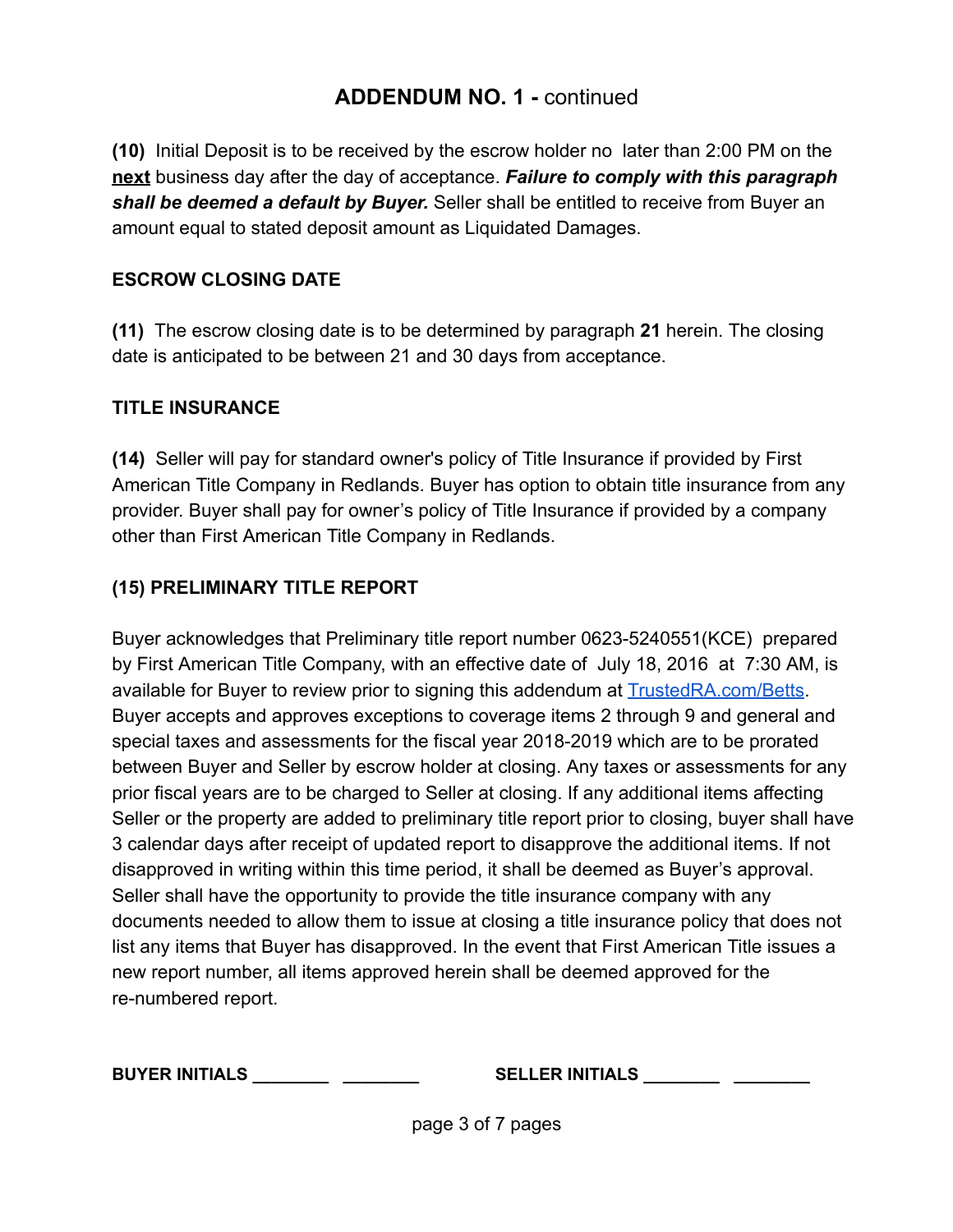### **REPORTS, DISCLOSURES, ADVISORIES, AND BOOKLETS**

**(16)** Buyer acknowledges having been given the opportunity, prior to Buyer signing this Addendum, at Buyer's request to review the items listed in this paragraph. Items listed are available at [TrustedRA.com/Betts](http://trustedra.com/Betts)

**(A)** Agent Visual Inspection Disclosure, prepared by Trusted Realty Advisors, dated 12/17/2018. Consisting of 3 pages. Buyer approves items contained in said disclosure.

**(B)** Natural Hazards Disclosure Report and California Tax Disclosure Report number 2309986, prepared by JCP-LGS Residential Property Disclosure Reports, dated 06/14/2018. Consisting of 34 pages. Buyer acknowledges receipt and hereby approves said report in its entirety.

 **(C)** Water Heater Statement of Compliance signed by Seller on 12/18/2018. Consists of 1 page. Buyer approves items contained in said Statement.

 **(D)** Water-Conserving Plumbing Fixtures and Carbon Monoxide Detector Notice signed by Seller on 12/18/2018. Consists of 2 pages. Buyer approves said notice.

 **(E)** Exempt Seller Disclosure signed by Seller on 12/18/2018. Consists of 1 page. Buyer approves items contained in said disclosure.

**(F) Notice of Code Violation** issued by the City of Moreno Valley Code and Neighborhood Services Department dated 12/01/2018 and pertaining to their inspection on 11/30/2018 at 10:44AM. Seller will not be in full compliance on the reinspection dates shown in the said notice. By signing this addendum Buyer is agreeing to close escrow subject to this and any future code enforcement notices and citations. Buyer assumes all responsibility for making, after the close of escrow, any and all required corrective actions. Buyer assumes all responsibility for all costs related to the above referenced notice including but not limited to all re-inspection fees, citations, and administrative fees pertaining to this or future notices that have already been assessed or will be assessed in the future, regardless of whether they were assessed prior to the close of escrow.

**BUYER INITIALS \_\_\_\_\_\_\_\_ \_\_\_\_\_\_\_\_ SELLER INITIALS \_\_\_\_\_\_\_\_ \_\_\_\_\_\_\_\_**

page 4 of 7 pages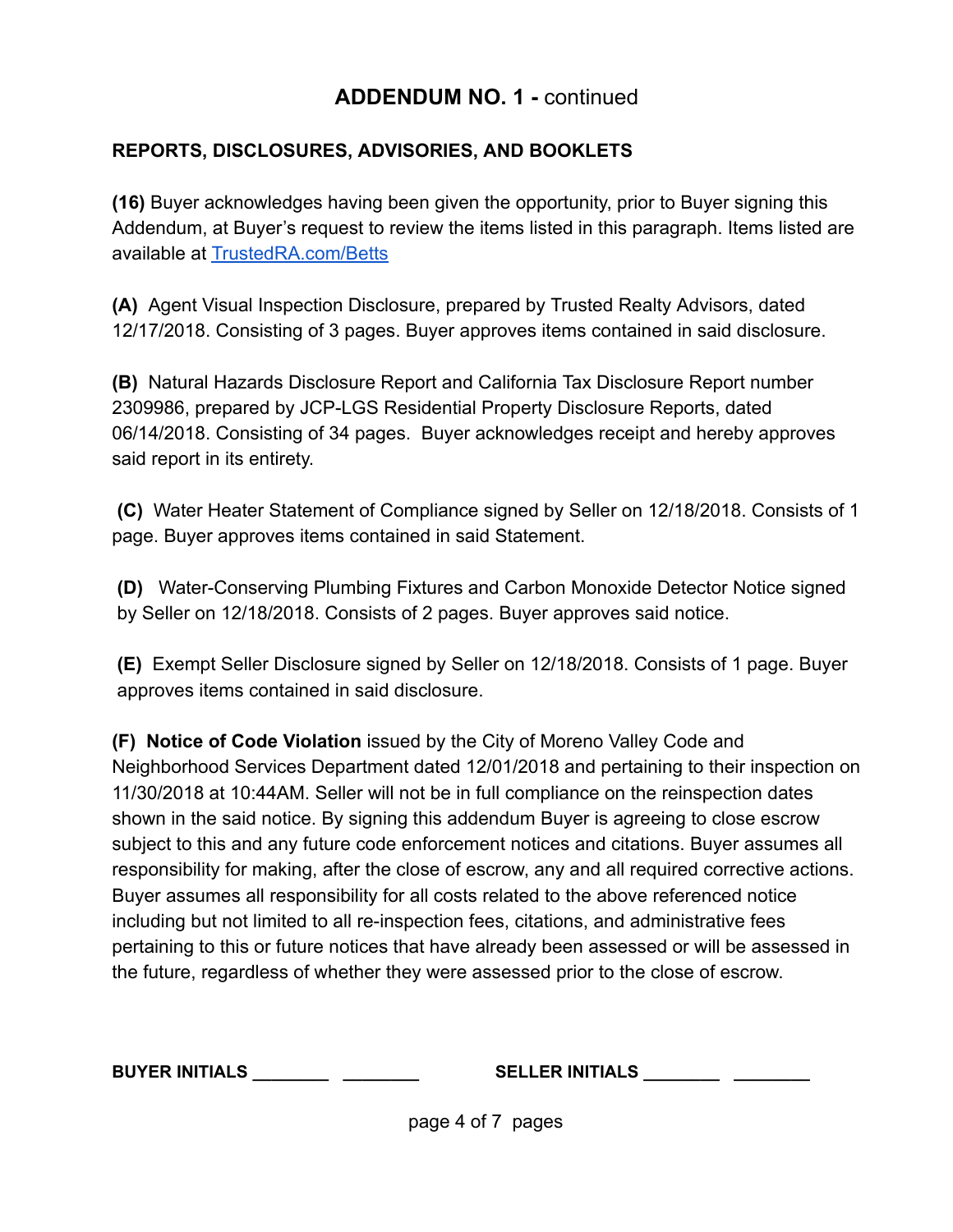**(17)** Buyer shall sign and return all Seller's disclosures within **7 days after** Acceptance. All Disclosures can be found at : [TrustedRA.com/Betts](http://trustedra.com/Betts) . Buyer's agent shall provide to Seller's agent any items to be signed by Seller, within **7 days after** acceptance. Buyer shall have no further right after acceptance to approve any disclosures, reports, or advisories that have been approved when Buyer signed this addendum.

**(18)** Buyer acknowledges that buyer has access to the internet. Buyer accepts electronic delivery of the booklet titled "Homeowner's Guide to Earthquake Safety & Environmental Hazards" ‐‐ a combination of "Residential Environmental Hazards: A Guide for Homeowners, Homebuyers, Landlords and Tenants, 2011" including toxic mold, "Protect Your Family From Lead In Your Home", "What is your Home Energy Rating (HERS)", and "The Homeowner's Guide to Earthquake Safety" including natural gas safety. Booklet consists of 134 pages. Buyer may view booklet at **TrustedRA.com/Betts**.

### **PROBATE PROCEEDINGS**

**(19)** The Estate of Arthur Atsushi Watanabe, aka Arthur A. Watanabe, decedent, is subject to the probate proceedings in the Superior Court of California, County of Riverside, Case No. PRRI 1800722.

**(20)** The Seller herein is: June Scoggins-Hernandez, Administrator of the Estate of Arthur Atsushi Watanabe, aka Arthur A. Watanabe, decedent, as authorized by Letters of Administration with Full Authority. issued by the Superior Court of California, County of Riverside on April 06, 2018. In all documents pertaining to the sale of the subject property, June Scoggins-Hernandez, is signing and/or initialing in her capacity as Administrator of said estate. No separate Representative Capacity Signature Disclosure will be signed by the Seller for any documents in this transaction.

**(21)** Seller intends to sell the property by using the Notice of Proposed Action procedure as provided for in the California Probate Code. Buyer agrees to close escrow within 7 calendar days after the date of the Proposed Action as will be stated in the Notice of Proposed Action at its paragraph #3. Escrow period is anticipated to be between 21 and 30 days from acceptance. Buyer and Buyer's agent will be sent a copy of the Notice of Proposed Action. If the Seller receives an objection to the Notice of Proposed Action, then paragraphs (21A), (21B), and (21C) below shall be applicable.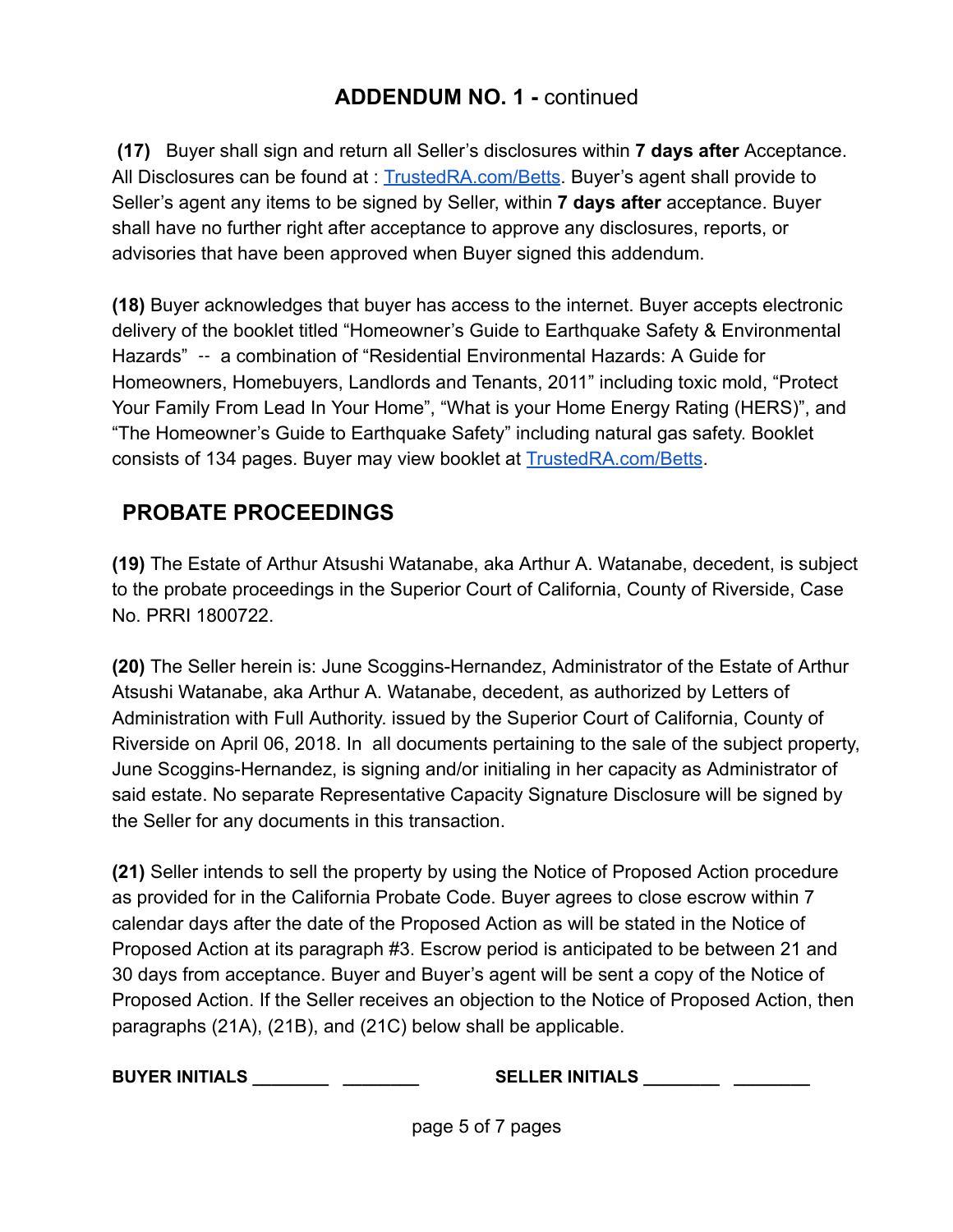**(A)** Sale is contingent upon Seller obtaining an Order confirming Sale of Real Property from the Superior Court of California, County of Riverside. This contingency exists for the benefit of the Seller exclusively. A court hearing is required to obtain said Order. Competitive bidding is allowed at the Court Confirmation hearing. The minimum competitive overbid price shall be an amount equal to the accepted purchase price, plus five percent of that amount, and \$500.

**(B)** Buyer agrees to close escrow within 7 calendar days after receipt by Buyer's agent of a copy of a Court Order Confirming Sale of Real Property. If a Court Order Confirming Sale of Real Property becomes necessary the escrow period will be approximately an additional 45 to 60 calendar days.

**(C)** The sale is contingent upon Seller obtaining a current Probate referee appraisal in an amount not less than 90% of the purchase price.This contingency exists for the benefit of the Seller exclusively. This appraisal must be received prior to the filing of a Petition to have the sale confirmed by the court.

#### **OTHER PROVISIONS**

**(22)** Seller shall have the right to refuse to sign any document that is not specifically required by the Purchase Agreement, Federal, State or Local law. These documents shall include, but not limited to: Selling Office Disclosures, Addendums, Agreements and/or Advisories.

**(23)** Any change of buyer's lender, change of type of financing stated in Purchase Agreement or the addition or deletion of any Buyer, or assignment of Buyer's interest shall require Seller's written approval.

**(24)** Sale is contingent upon all existing liens and mortgage being paid off from Seller's proceeds without any additional contribution to escrow by Seller. This contingency exists for the benefit of the Seller exclusively.

**(25)** If any provision of this Addendum or its Attachments is held to be illegal, invalid or unenforceable, then that provision shall cease to form part of the contract and shall not affect the remainder of the contract which shall remain in full force and effect.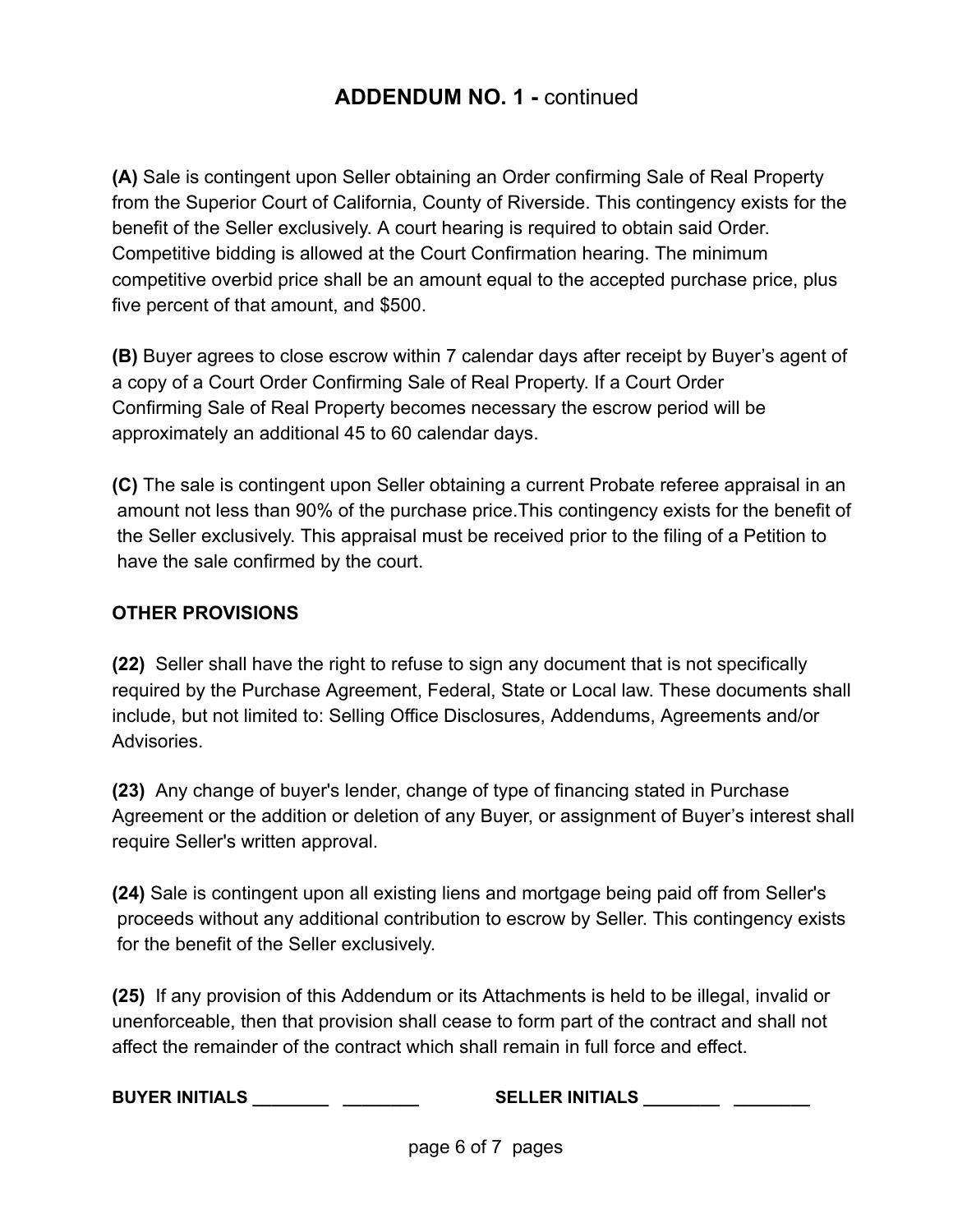**(26)** Except as required by California Probate Code, any notices to Buyer shall be delivered via email to Buyer's agent..

#### **HEADINGS**

**(27)** The section headings contained in this Agreement are for reference purposes only and shall not affect the meaning or interpretation of this Agreement.

#### **EXPIRATION OF OFFER**

**(28)** Probate Purchase Agreement (C.A.R Form PPA paragraph 32) shall be deleted in its entirety. Buyer's offer shall remain in effect until withdrawn in writing by the buyer with C.A.R form (WOO) Withdrawal Of Offer and a copy of that form delivered to Trusted Realty Advisors via email to **TrustedRA@gmail.com.** A signed copy of the Purchase Agreement, if accepted, will be delivered by email to buyer's agent. Buyer authorizes communication of acceptance to be delivered to buyer's agent in this manner.

#### **ATTACHMENTS, ADDENDUM, SUPPLEMENTS**

**(29)** The following are attached hereto and incorporated herein by reference:

**(A)**Liquidated Damages Addendum (consisting of 1 page)

The undersigned, acknowledge they have read, understand, agree to, and have received a copy of this Addendum.

| <b>Buyer Signature</b>                                                                                                          | <b>Buyer's Name Printed</b> |                             | Date Signed |
|---------------------------------------------------------------------------------------------------------------------------------|-----------------------------|-----------------------------|-------------|
| <b>Buyer Signature</b>                                                                                                          |                             | <b>Buyer's Name Printed</b> |             |
| Seller: June Scoggins-Hernandez, Administrator<br><b>Estate of Arthur Atsushi Watanabe,</b><br>aka Arthur A. Watanabe, decedent |                             | Date Signed                 |             |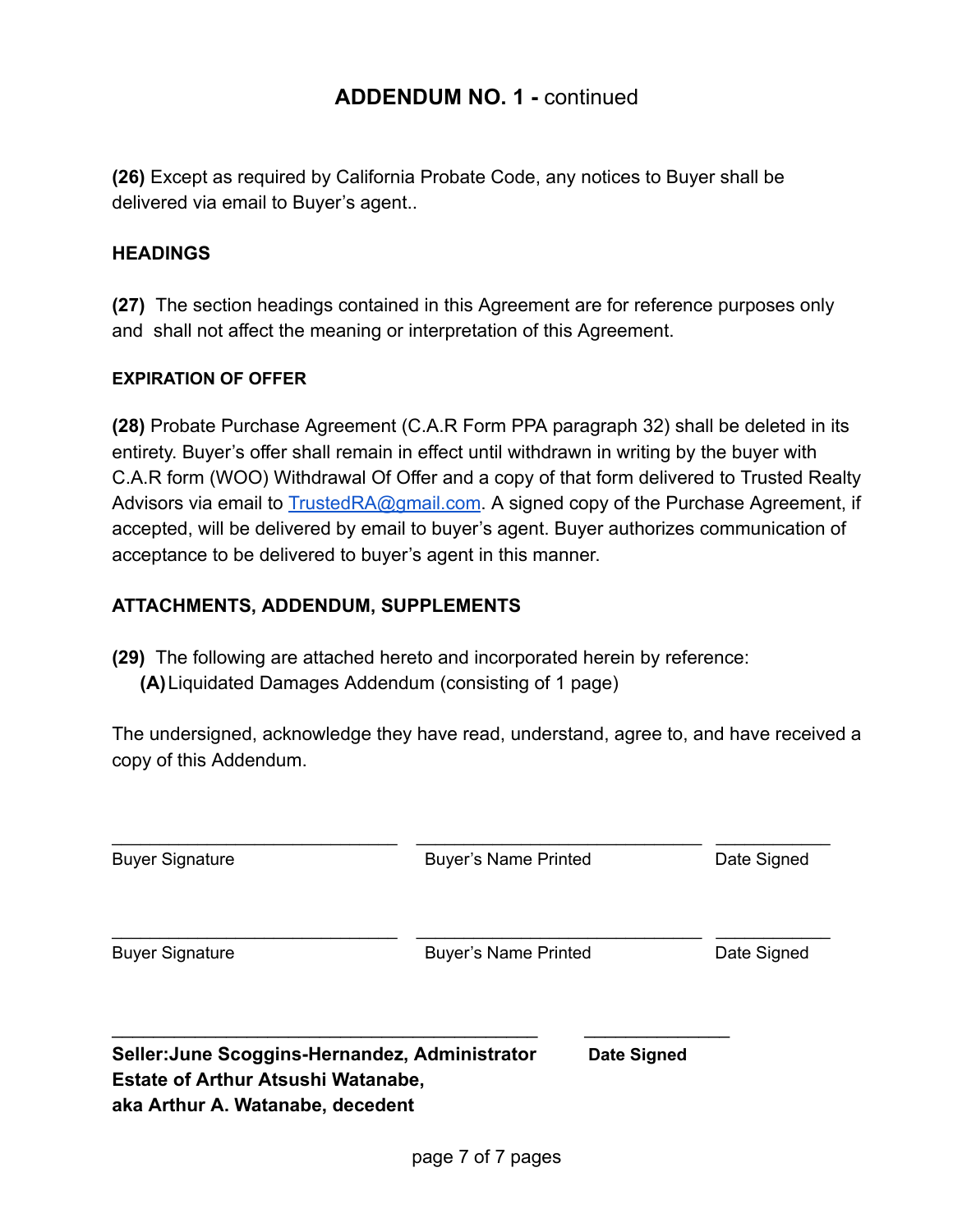### **LIQUIDATED DAMAGES ADDENDUM**

**Buyer(s):** \_\_\_\_\_\_\_\_\_\_\_\_\_\_\_\_\_\_\_\_\_\_\_\_\_\_\_\_\_\_\_\_\_\_\_\_\_\_\_\_\_\_\_\_\_\_\_\_\_\_\_\_\_\_\_\_\_\_\_\_\_\_\_

**Seller: June Scoggins-Hernandez, Administrator of the Estate of Arthur Atsushi Watanabe, aka Arthur A. Watanabe, decedent**

#### **Property Address: 23861 Betts Place, Moreno Valley, CA 92553**

**The following Liquidated Damages Provision is hereby incorporated in and made a part of the Probate Purchase Agreement and Joint Escrow Instructions.**

**If Buyer fails to complete this purchase because of Buyer's default, Seller shall retain, as liquidated damages, the deposit actually paid. If the Property is a dwelling with no more than four units, one of which Buyer intends to occupy as buyer's principal residence, then the amount retained shall be no more than 3% of the purchase price. Any excess shall be returned to Buyer. Release of funds will require mutual, Signed release instructions from both Buyer and Seller, judicial decision or arbitration award.**

**Should it become necessary pursuant to provisions of the California Probate Code to obtain Superior Court Confirmation of this sale, upon confirmation by the Court the provisions of the Liquidated Damages Addendum shall no longer apply, and the provisions of California Probate Code shall apply. In the event of a default by the Buyer after Court Confirmation, Buyer is advised that damages owed to the Seller will be determined by the Court, and may exceed the deposit amount.**

**The undersigned have read and acknowledge receipt of a copy of this Liquidated Damages Addendum.**

|                                            | Date: ___________                                                                                                                                                                                                              |
|--------------------------------------------|--------------------------------------------------------------------------------------------------------------------------------------------------------------------------------------------------------------------------------|
|                                            | Date: the contract of the contract of the contract of the contract of the contract of the contract of the contract of the contract of the contract of the contract of the contract of the contract of the contract of the cont |
| Seller:                                    | Date: the contract of the contract of the contract of the contract of the contract of the contract of the contract of the contract of the contract of the contract of the contract of the contract of the contract of the cont |
| Watanabe, aka Arthur A. Watanabe, decedent | June Scoggins-Hernandez, Administrator of the Estate of Arthur Atsushi                                                                                                                                                         |

 **Page 1 of 1 pages**